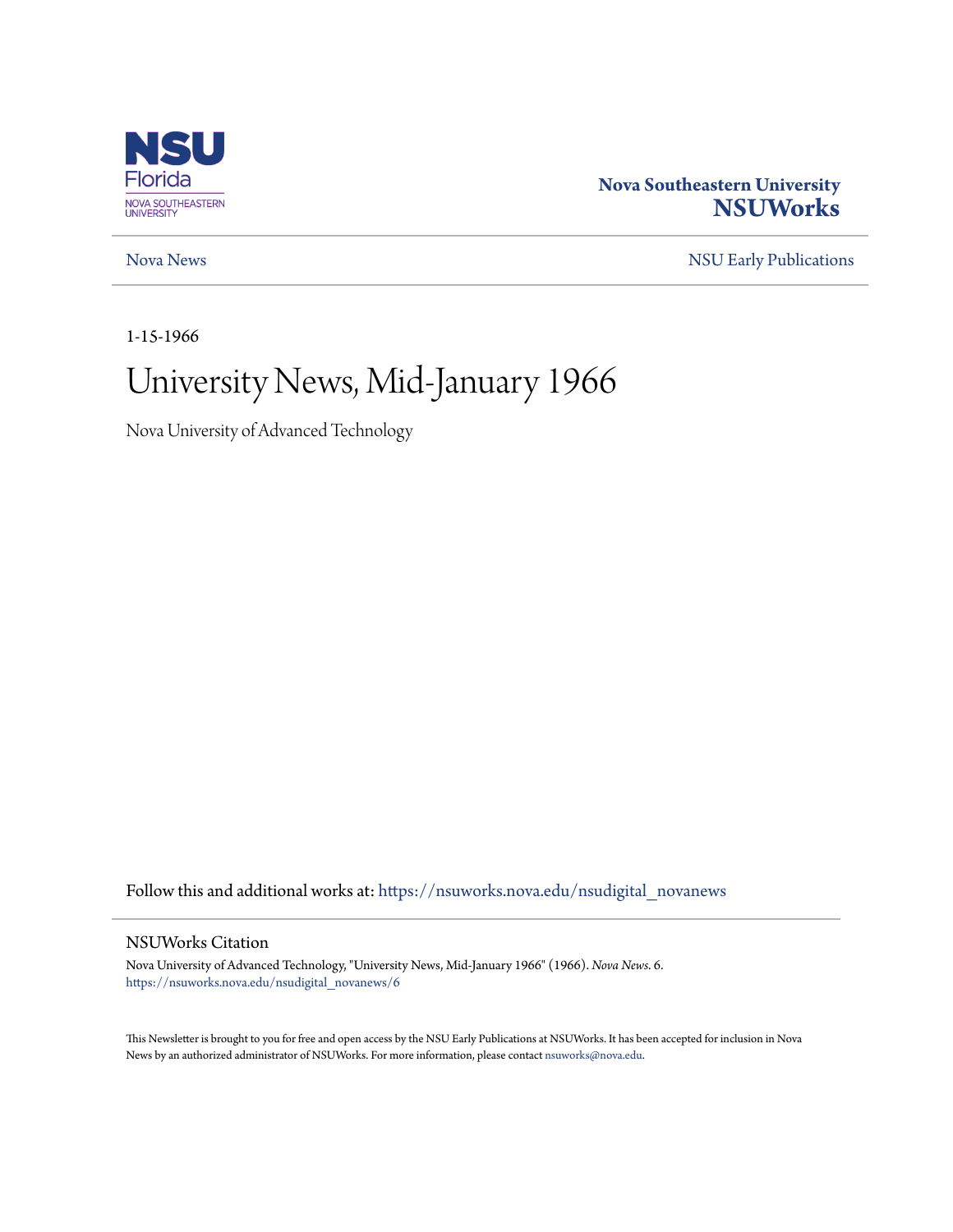# **UNIVERSITY news**



Published twice monthly by

## **NOVA UNIVERSITY of ADVANCED TECHNOLOGY**

Campus: South Florida Education Center in Broward County, Fla. Opening: September, 1967 Present Offices: 232 E. Las Olas Blvd., Fort Lauderdale, Fla. Physical Science Center: 424 to 442 E. Las Olas Blvd. Phone 525·6771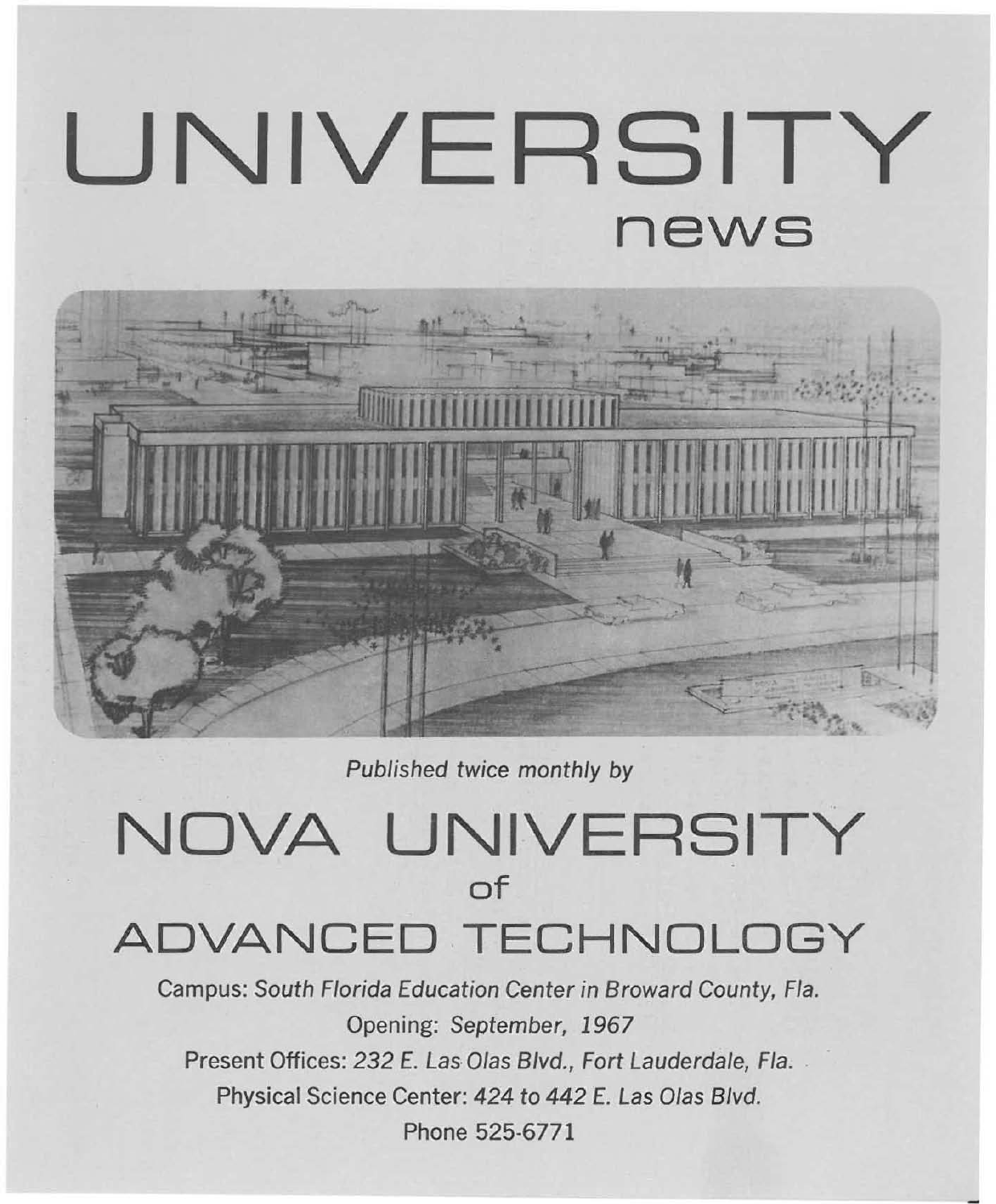University News mid-January

I

The Nova University fund campaign in Hollywood, aimed at a goal of \$1.5 million, will be officially launched shortly. Offices have been established in the arcade at 1909 Harrison St., and the campaign committee is busy filling the key chairmanships.

. Sherwood Spencer, of course, is the general chairman. Spencer is one of Hollywood's most prominent figures, an attorney with a long history of successful civic leadership.

The funds raised will be used for the creation of the University's Education Center, which is being designed as a unique establishment, befitting a unique institution of higher learning. •

The sum of \$250,000 was delivered to the University a few days ago **--** the second installment on the gift of \$1 million from the anonymous donor who is sponsoring the Physical Sciences Center. Thus one-half of the total now has been received.

\* \* \*

Meanwhile, the work of designing the Center is being stepped up and the groundbreaking for it will be held in the spring.

The donor is a Fort Lauderdale resident with large interests in electronics. . .

\* \* \*

SPECIAL NOTE -- for any who may have missed some of the lectures being delivered this month by Professors Charles Gauss and Raymond Pepinsky. They will be repeated during February. Dr. Gauss will deliver his comments on "Intellectual Patterns · In Our Western Heritage" each Wednesday at 10:30 a.m. at the Home Fedederal Savings & Loan Association in Hollywood. Dr. Pepinsky will be heard each Uednesday at 8 p.m. at Symphony Hall, 450 E. Las Olas Blvd., Fort Lauderdale, discussing "Some Settings of Poetry to Husic". These lectures are accompanied by recordings from his extensive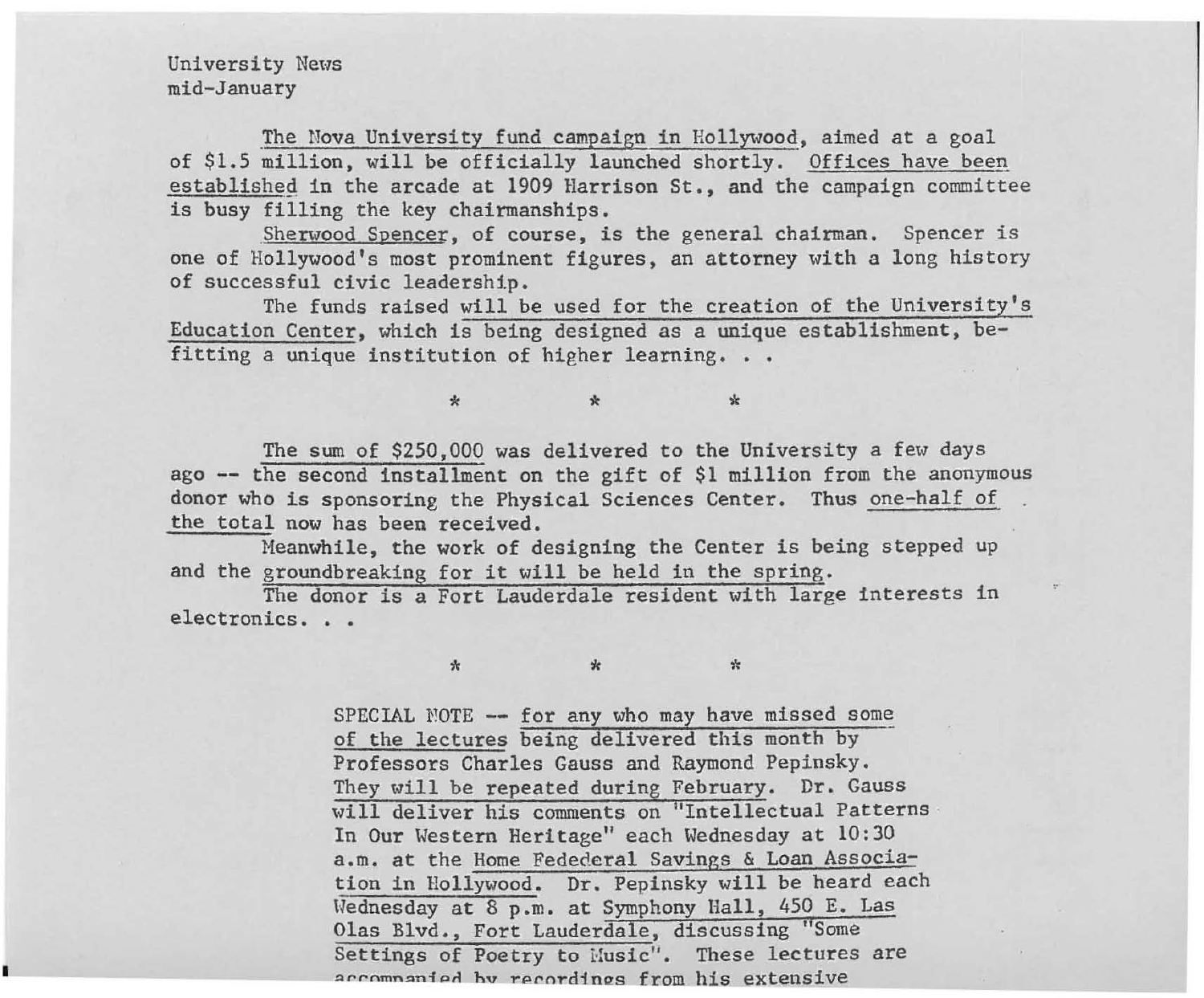The lectures are open to all and there is no charge.

 $\star$   $\star$   $\star$ 

 $\ddot{x}$   $\ddot{x}$ 

Dr. Pepinsky lectured to the Physics Colloquium of Florida State University in "Tallahassee last week on the field in which he is outstanding in the United States -- crystal physics. He discussed a new phenomenon in certain crystals which he discovered in 1963. . .

**UWANG WAS** 

Dr. Warren J. Winstead, the University president, is to speak in New York early next month to a luncheon where representatives of several important philanthropic foundations will be assembled. The !lova story thus will be spread among a very influential segment of the national life. . .

The automotive industry of the area will be one of the chief beneficiaries of the presence of the University, it was pointed out this week to members of the Broward County Automobile Dealers *Association.*  By 1980, the University and the jobs it will have created will be generating an entra \$52 million a year in automotive sales.

 $*$  .  $*$ 

Dr. Winstead made this report to the dealers, basing his figures on the study of Nova's potential impact on the local economy which was made last fall for the Area Planning Board. . .

 $\ddot{x}$   $\ddot{x}$ 

**Other \_ figuroc** ~h5 **t"h r.!ln** *he.* **dt"aWfl from this repol.** *L,*  and a projection of **it** made by the Research Department of the Fort Lauderdale News are equally startling. For example, the grocery business  $w111$  GAIN \$91 million a year in sales;

Keep in mind, these figures represent EXTRA INCOME on top of what would be generated without the presence of the University. . .

 $*$   $*$   $*$